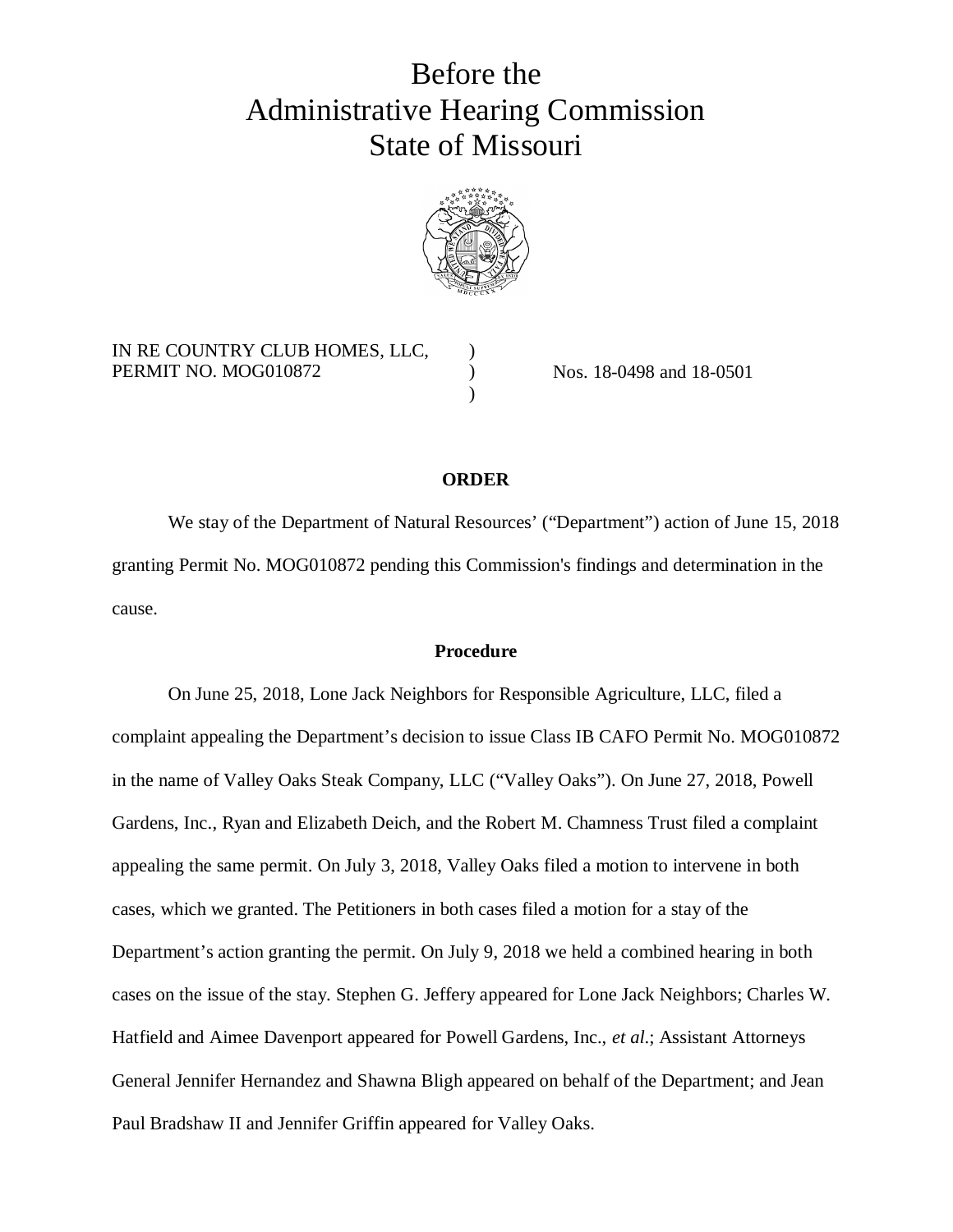#### **Findings of Fact for Purposes of the Stay**

1. Lone Jack Neighbors is a Missouri limited liability company registered in good standing with the Secretary of State.

2. Lone Jack Neighbors, its members, and its supporters reside in the vicinity of the Valley Oaks CAFO and fields where manure generated by the CAFO may be land applied.

3. Karen Lux, Rachel Foley, and Caroline Wilkinson are members of Lone Jack Neighbors who live in the vicinity of the CAFO Property.

4. Powell Gardens is a botanical garden in the Kansas City, Missouri, area that has 100 acres of gardens and cultivates thousands of species of plants, including some that are endangered.

5. Powell Gardens is located less than three miles from the CAFO property.

6. Tabitha Schmidt has been the CEO/President of Powell Gardens since August 2016, and testified on behalf of Powell Gardens at the stay hearing.

7. Ryan Deich and his family live on property that is adjacent to the CAFO property.

8. Patrick Splichal is a soil scientist who prepared written comments and testified at the stay hearing on behalf of Powell Gardens, *et al*.

9. Greg Caldwell reviewed the permit application. He has been employed by the Department for over 30 years. Caldwell testified on behalf of the Department and Valley Oaks at the stay hearing.

10. Countryclub Homes, LLC, is Missouri limited liability company owned solely by David Ward. Ward testified at the stay hearing.

11. Ward, through business entities owned by him, began operating an animal feeding operation ("AFO") in September 2016.

12. The AFO was comprised of approximately 900 head of cattle.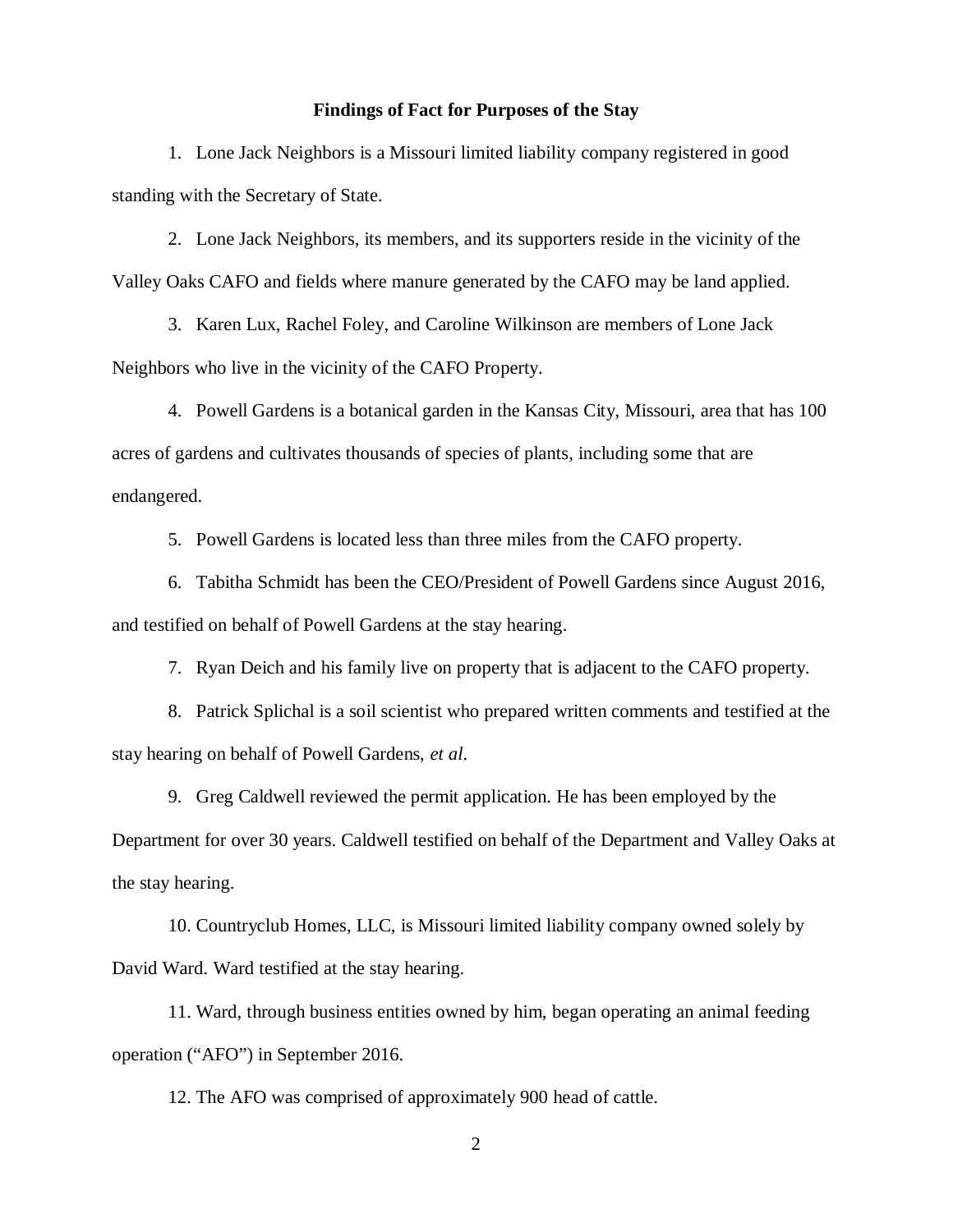13. On December 19, 2017, Ward submitted a Permit Application (Form W) to the Department for a proposed concentrated animal feeding operation ("CAFO") to be located on the property comprising the AFO in Johnson County, Missouri. ("the facility" or "Valley Oaks"). "Country Club Homes, LLC" was listed on the application as the continuing authority that is responsible for the operation, maintenance, and modernization of the facility to which the permit is issued.

14. On June 15, 2018, DNR issued Permit No. MOG010872 to "Country Club Homes, LLC, 1120 NE Eagle Ridge Blvd., Grain Valley, Mo 64029" for the operation of a Class IB CAFO.<sup>1</sup> A Class IB CAFO requires a permit from the Department.

15. A "Certificate of No Record," dated June 27, 2018, from the Missouri Secretary of State indicates than no entity named "Country Club Homes, LLC, 1120 NE Eagle Ridge Blvd., Grain Valley, Mo 64029" exists.

16. The holder of a Class IB CAFO permit may hold up to 6,999 animal units in its facility. One cow is equal to one animal unit. No permit is required for a facility holding up to 1,000 beef cattle.

17. As of June 15, 2018, there were approximately 900 head of cattle at the facility, and since that time, the facility has added 1,000 head of cattle. Ward plans to add 2,600 additional head of cattle to the Valley Oaks CAFO by the end of 2018.

18. With the permit application, plans were submitted for a facility with six confinement barns and two manure storage sheds that Valley Oaks projects that, when operating at full capacity, the allotted capacity of 6,999 beef cattle raised on the facility would generate approximately 111,134 tons of manure and urine on an annual basis.

<sup>&</sup>lt;sup>1</sup> The permit is actually issued in the name of "County Club Homes, LLC."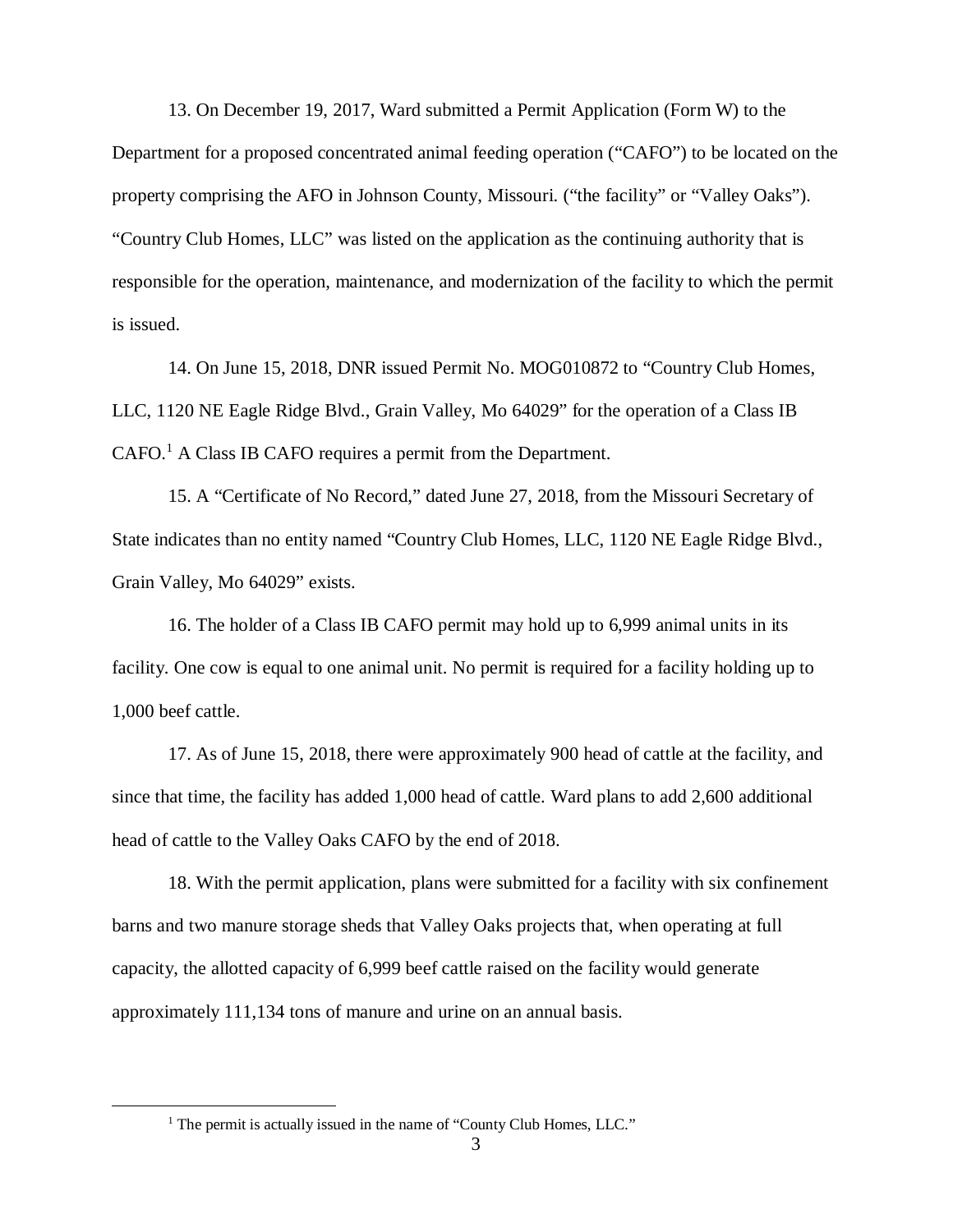19. In its application materials, Valley Oaks projected that it will dispose of approximately 70% of that process waste by land application (under the Nutrient Management Plan), and approximately 30% of that waste by exporting it from the site.

20. Valley Oaks indicated in its application that it would store the process waste in two locations: (1) the animal confinement barns, and (2) manure storage sheds.

21. No plan was submitted for operation of the facility in a partially completed state. Valley Oaks did not propose to have, and did not have, the required 180 days of storage as of the date the permit was issued.

22. Valley Oaks proposed to eventually have 186 days of temporary manure storage available on site, a conclusion reached by determining that manure will be stacked 2.3 feet high against the stem walls in the animal confinement pens.

23. The stem walls in the animal confinement buildings are also 2.3 feet high.

24. The automatic waterers supplying drinking water to the cattle are located 2.0 feet high on the stem walls. If manure stored in the animal confinement pens reaches the maximum permitted capacity, the manure will completely bury the animals' only source of drinking water.

25. Stacking manure to the very top of the stem walls will likely lead to manure spilling outside of the open confinement pens and onto the soil.

26. An unnamed Tributary to East Branch Crawford Creek bisects the Valley Oaks property, flowing from the north to the south.

27. Valley Oaks' CAFO buildings, including its actual and planned manure storage sheds, are located immediately to the west and uphill from the Tributary.

28. In between the CAFO buildings and the Tributary, Valley Oaks has two fresh water retention ponds located within 100 to 200 feet of the Tributary. These ponds are not depicted in the site plan in the permit application.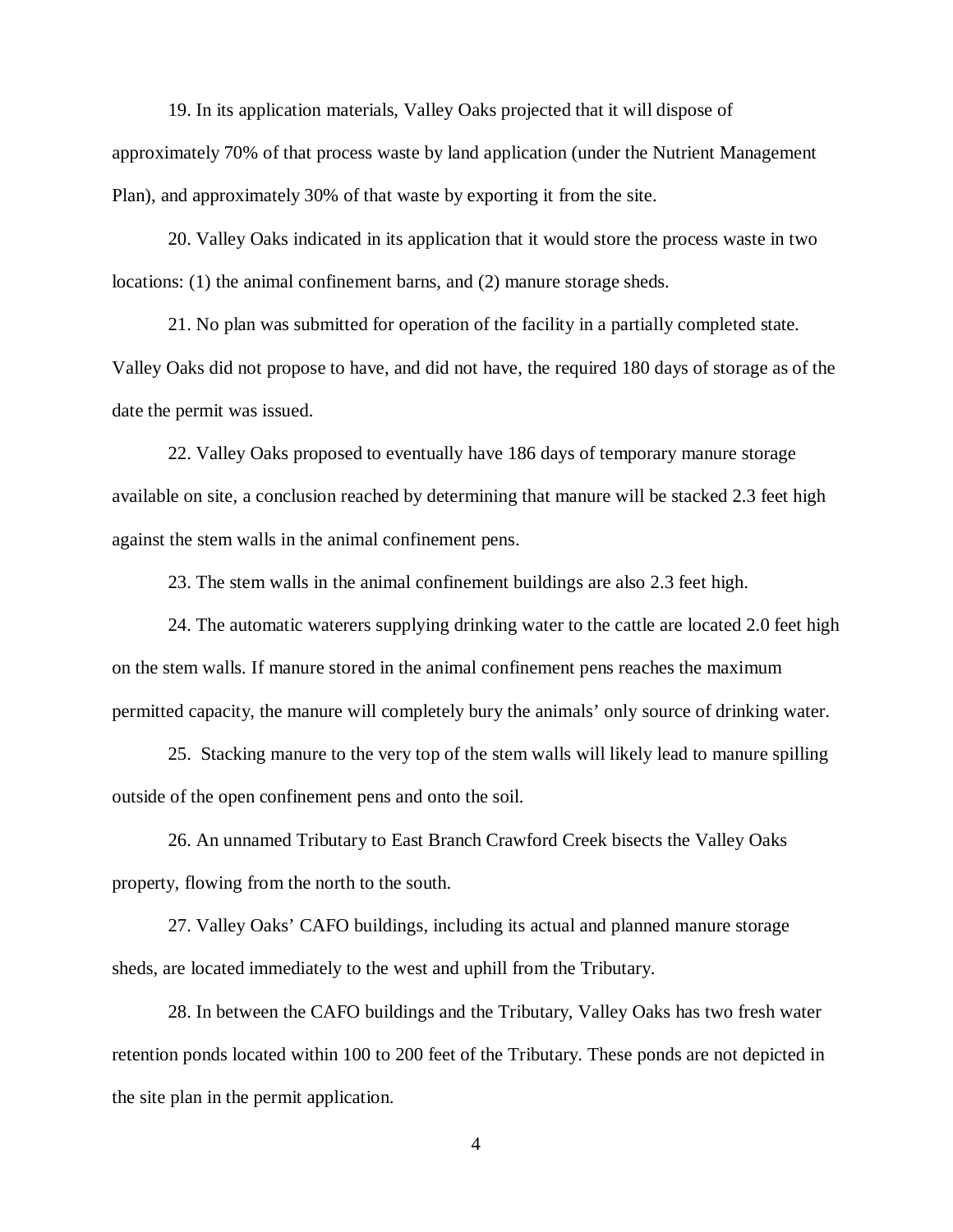29. The Permit requires process wastes to be "collected and reused as a soil amendment by spreading onto agricultural fields at agricultural rates", as set forth in the nutrient management plan attached thereto as Attachment A (the "Nutrient Management Plan").

30. The Nutrient Management Plan was submitted to the Department on behalf of Valley Oaks and, ultimately, approved by the Department.

31. Some of the lands on which Valley Oaks has indicated it will land apply manure are in the same watershed (Blackwater) as Powell Gardens.

32. The Nutrient Management Plan projects cool season grass hay yields of 6.0 tons per acre on fields 18A, 18B, 18C, 18D, 19A, 19B, 20A, 36A, 37A, 40A, 40B, 40C, 40D, 76A, 76B, 76C, 76D, 76E, 76F, 76G, 77A, 77B, 77C, 93C, 93D, 93E, 93F, 93G, 93H, and 93I.

33. 17. Valley Oaks' projections for cool season grass hay yields at 6.0 tons per acre are nearly three times the state historical average and the historical average for the counties in which the fields are located.

34. In 2017, the average cool season grass hay production in the state of Missouri, as a whole, was 1.95 tons per acre.

35. In 2017, the average cool season grass hay production in Johnson County, Missouri, was approximately 2.20 tons per acre.

36. Caldwell does not know how Valley Oaks calculated its cool season grass hay yield goals.

37. Caldwell testified that "I have seen other hayfield, other cool season grass hayfields achieve that goal and higher." Tr. 206.

38. The Department record does not contain any evidence of how Valley Oaks arrived at its cool season grass hay yields.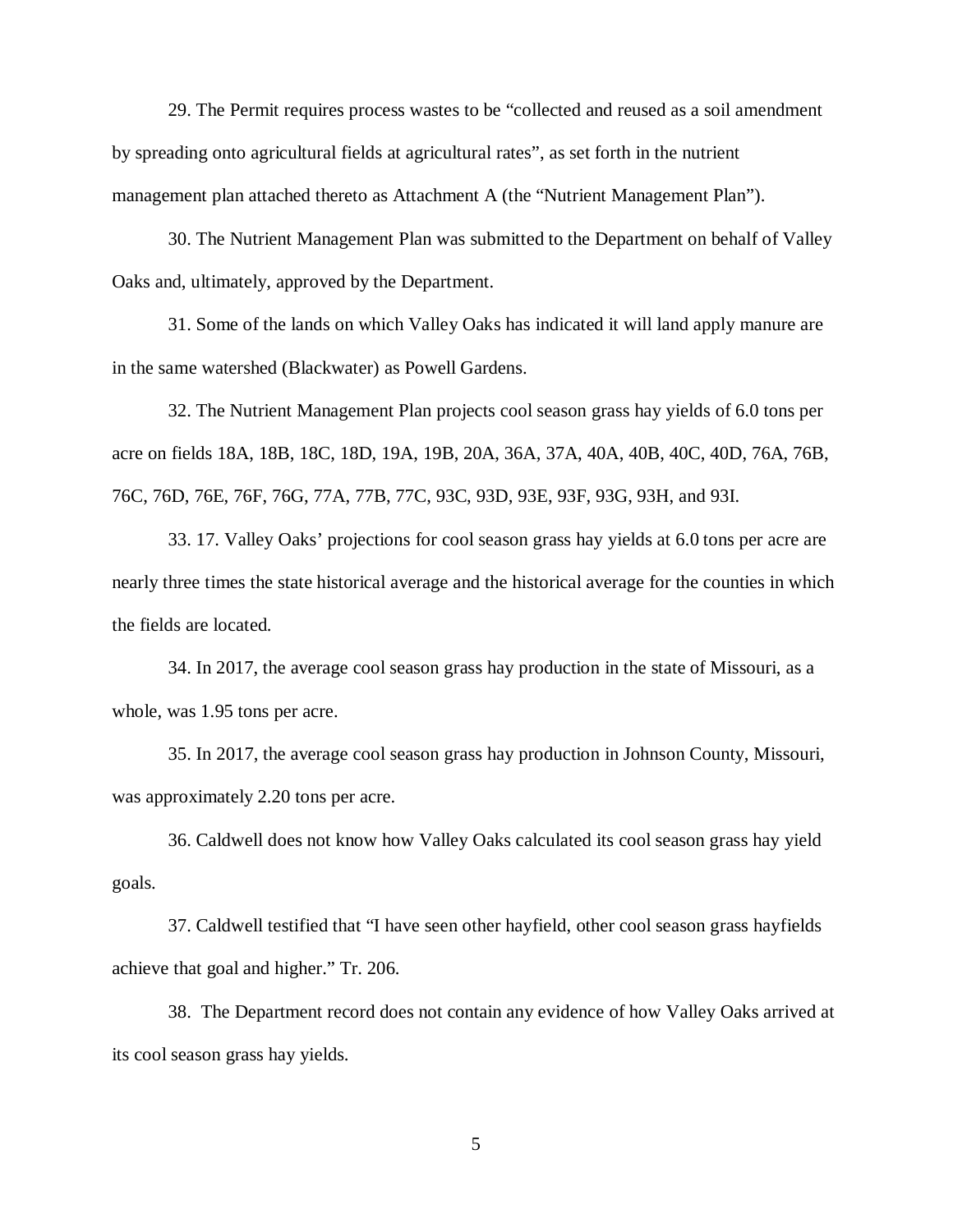39. At the stay hearing, Ward testified that he now plans to dry, bag, and sell commercially approximately half the manure produced at the facility, departing from both the facility design and the Nutrient Management Plan submitted with the permit application.

40. Approximately \$20 million has been invested in the CAFO to date. An additional \$10 million is needed to complete the remaining two CAFO buildings. Valley Oaks has taken on a loan from FCS Financial for this construction.

41. Valley Oaks has entered into a \$55 million, five-year contract with Scavuzzo's Food Delivery Service in Kansas.

42. If a stay is issued, costs for debt service and utilities will not cease, and Valley Oaks may incur additional costs for depopulating the CAFO, and 47 employees may be laid off.

43. The Department received around 1400 public comments, primarily in opposition to Valley Oaks' permit applications. Caldwell reviewed all of the comments and prepared the Department's responses to the comments.

44. Ward admitted that he was a member in Woodbury Homes, LLC, and testified that on May 30, 2007, he entered a guilty plea in the U.S. District Court, District of Kansas, on behalf of Woodbury Homes, LLC, to a charge concerning the submission of a falsified form to the Environmental Protection Agency concerning a storm water permit, and that Woodbury Homes, LLC, paid a fine of over \$90,000.

45. Ward testified that he was a partner in Ward Investments, Inc., and that in 2004, Ward Investments, Inc., paid a civil penalty of \$13,500 for violations of the Missouri Clean Water Law.

#### **Analysis**

Under § 621.035, and 1 CSR 15-3.320, the Commission "may stay or suspend any action of an administrative agency pending the commission's findings and determination in the cause."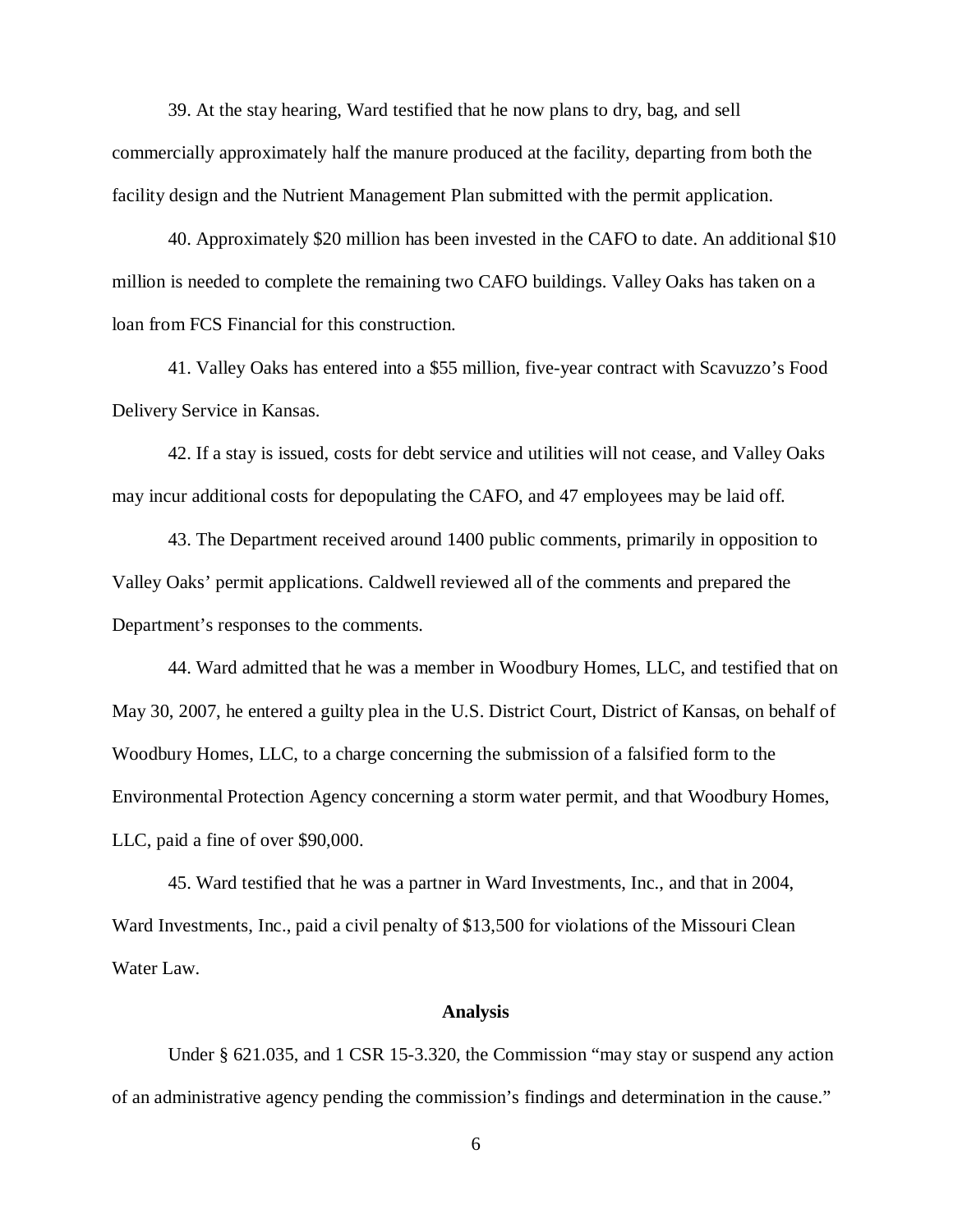Absent a specific statutory framework outlining the conditions for a stay, this Commission follows the guidelines set forth in *State ex rel. Director of Revenue, State of Missouri v. Gabbert*, 925 S.W.2d 838, 839-840 (Mo. banc 1996). The person seeking a stay of an administrative order must justify the stay. An administrative order or decision will not be stayed pending appeal where the applicant has not sustained his or her burden of proof or otherwise has not made the required showings. *Id*. To decide whether to issue a stay, we consider four factors:

(1) the likelihood that the party seeking the stay will prevail on the merits;

(2) the likelihood that the moving party will be irreparably harmed absent a stay;

- (3) the prospect that others will be harmed if the court grants the stay; and
- (4) the public interest in granting the stay.

To obtain a stay, Petitioners must present evidence to:

Show that the probability of success on the merits and irreparable harm decidedly outweigh any potential harm to the other party or to the public interest if a stay is issued. . . . Of course, this inquiry should not be rigid or "wooden" and cannot be accomplished with "mathematical precision." . . . "The equitable nature of the proceeding mandates that the court's approach be flexible enough to encompass the particular circumstances of each case."

# *Id.*

# (1) Likelihood of Success on the Merits

# (A) Continuing Authority

To successfully challenge the issuance of the permit, Petitioners must show that the

permit was issued in violation of statute or regulation. 10 CSR 20-6.010(3)(A) provides:

All applicants for construction permits or operating permits shall show, as part of their application, that a permanent organization exists which will serve as the continuing authority for the operation, maintenance, and modernization of the facility for which the application is made. Construction and first-time operating permits shall not be issued unless the applicant provides such proof to the department and the continuing authority has submitted a statement indicating acceptance of the facility.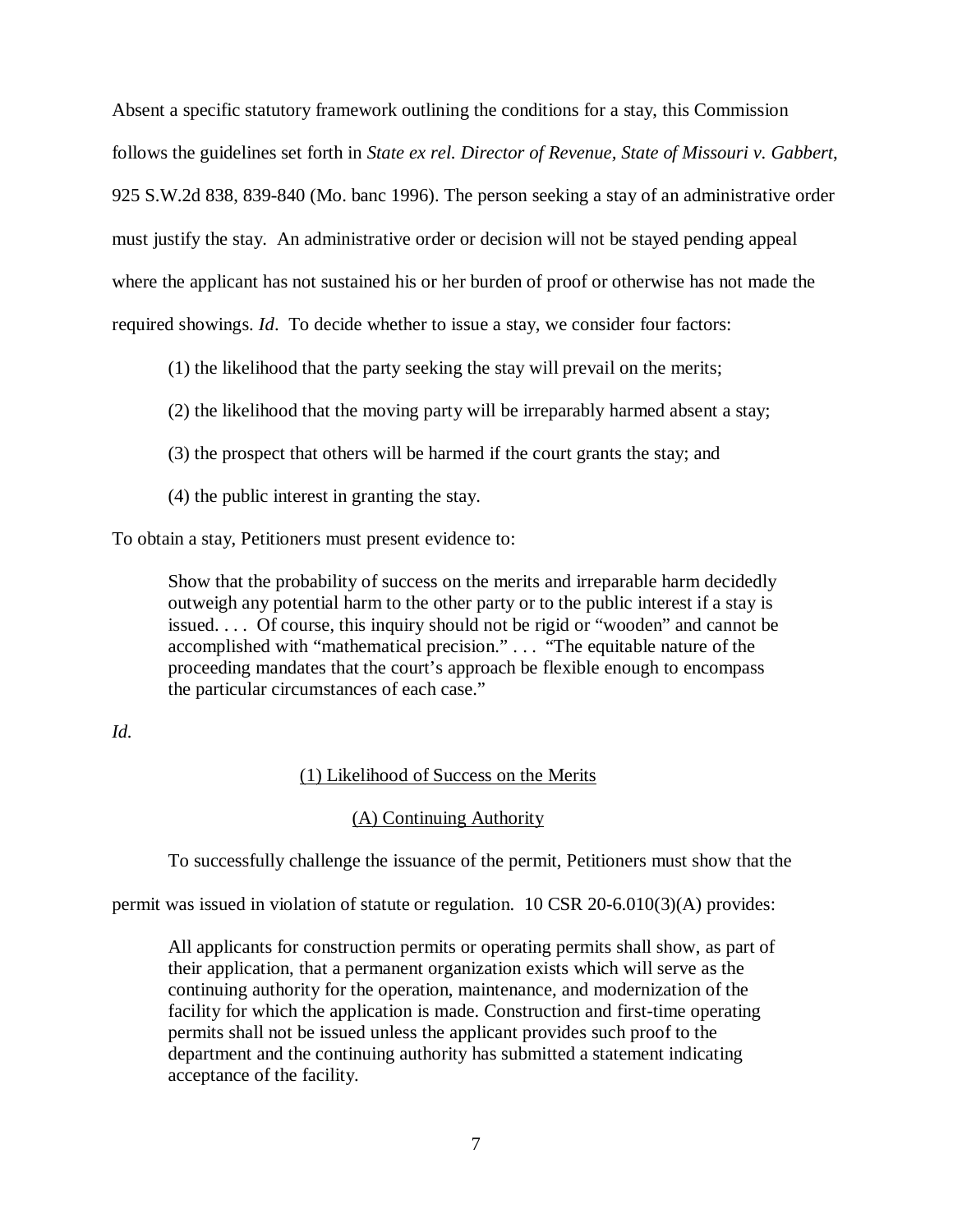The undisputed evidence at the stay hearing shows that Country Club Homes, LLC, the entity listed in the permit and application as the continuing authority, does not exist. Ward testified that he has submitted a request to the Department to correct this error. But the permit has been issued to an entity that does not exist, and none of the parties have cited authority that would allow the Department to transfer such a permit to a different entity or make such a correction. A brief review of the Department's regulations would seem to require two willing entities with signatory authority to accomplish a transfer. *See*, 10 CSR 20-6.010(11). We conclude that Petitioners have shown a reasonable likelihood of success on this point.

### (B) Storage Capacity

Department regulations recommend that Class IB CAFOs such as Valley Oaks provide for manure storage sheds that have at least 365 days of temporary manure storage on site. 10  $CSR$  20-8.300(5)(B)1. At minimum, the storage period for liquid manure, solid manure, and dry process waste to be land applied is 180 days. 10 CSR 20-8.300(5)(B)2. After revisions to its permit application, Valley Oaks' final submission provided for 186 days' storage. Petitioners put on evidence suggesting that the only way Valley Oaks was able to reach storage of 180 days' of manure was to provide for storage in the confinement barns. After accounting for bedding and compaction of the manure by the animals walking on it, the barns must hold manure to a depth of 2.3 feet, when the walls of the barns designed to confine the animals are only 2.3 feet deep. At this depth, the animals' drinking sources will be buried in compacted manure, and manure will inevitably spill outside of the open confinement pens. We conclude that Petitioners have shown a reasonable likelihood of success on this point.

#### (C) Nutrient Management Plan

Department regulations require that Class IB CAFOs such as Valley Oaks develop and implement nutrient management plans that have "realistic production goals." See 10 CSR 20-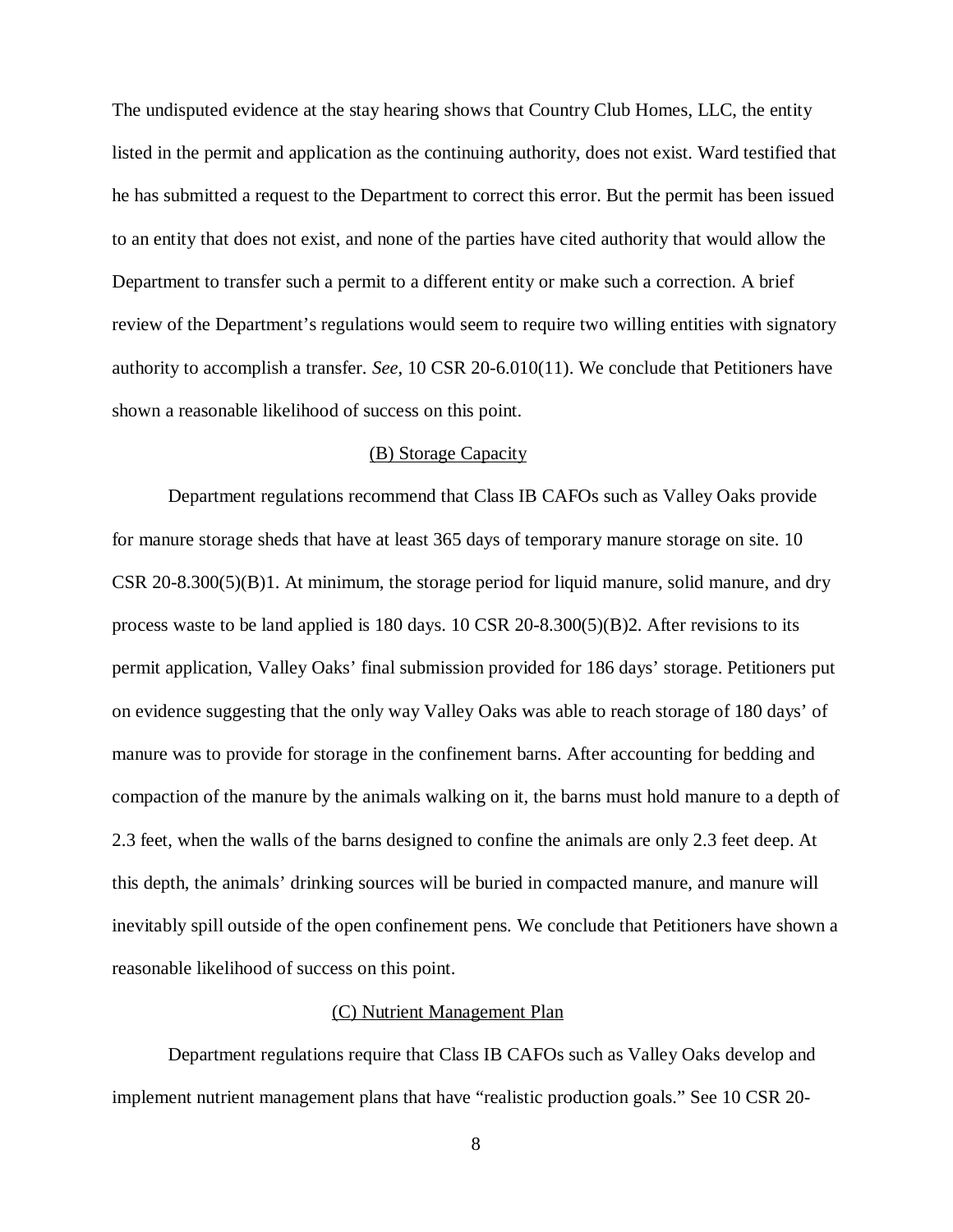6.300(3)(G)2.A. The "Missouri Concentrated Animal Feeding Operation Nutrient Management Technical Standard (NMTS) approved by the Clean Water Commission on March 4, 2009", which is incorporated by reference into the regulations governing Class IB CAFOs and into Valley Oaks' Permit, require that yield goals be justified by historical data:

Yield goals should be based on crop yield records from multiple years for the field. Good judgment should be used to adjust yield goals to counteract unusually low or high yields. When a field's yield history is not available another referenced source may be used to estimate yield goal.

Petitioners produced evidence indicating that the cool season grass hay yields submitted by Valley Oaks and approved by the Department, as part of its Nutrient Management Plan, are not supported by any historical data. The evidence indicates that Valley Oaks' projected cool season grass hay yields of 6.0 tons per acre are approximately three times the average for the Johnson County, Missouri, and the state of Missouri as a whole. Valley Oaks did not submit any historical data to support its cool season grass hay yields, and no such information exists in the Department's record. The permit approval appears to be based on Caldwell's anecdotal recollection that "I have seen other hayfield, other cool season grass hayfields achieve that goal and higher." Tr. 206. We conclude that Petitioners have shown a reasonable likelihood of success on this point.

#### (2) Likelihood of Irreparable Harm to the Moving Party

Petitioners submitted evidence that Valley Oaks has ramped up its operation in the weeks since June 15. Ward's testimony was that as of the date of our stay hearing, he had increased the number of cattle on site from approximately 900 to approximately 1,900, and had plans to increase the number further to approximately 4,500 by year's end. He has built additional confinement structures and a manure storage shed, and testified that another storage shed will be completed in about 60 days. Valley Oaks' facility design submitted with its permit application purports to assure the Department and the public that the facility, when constructed, will be able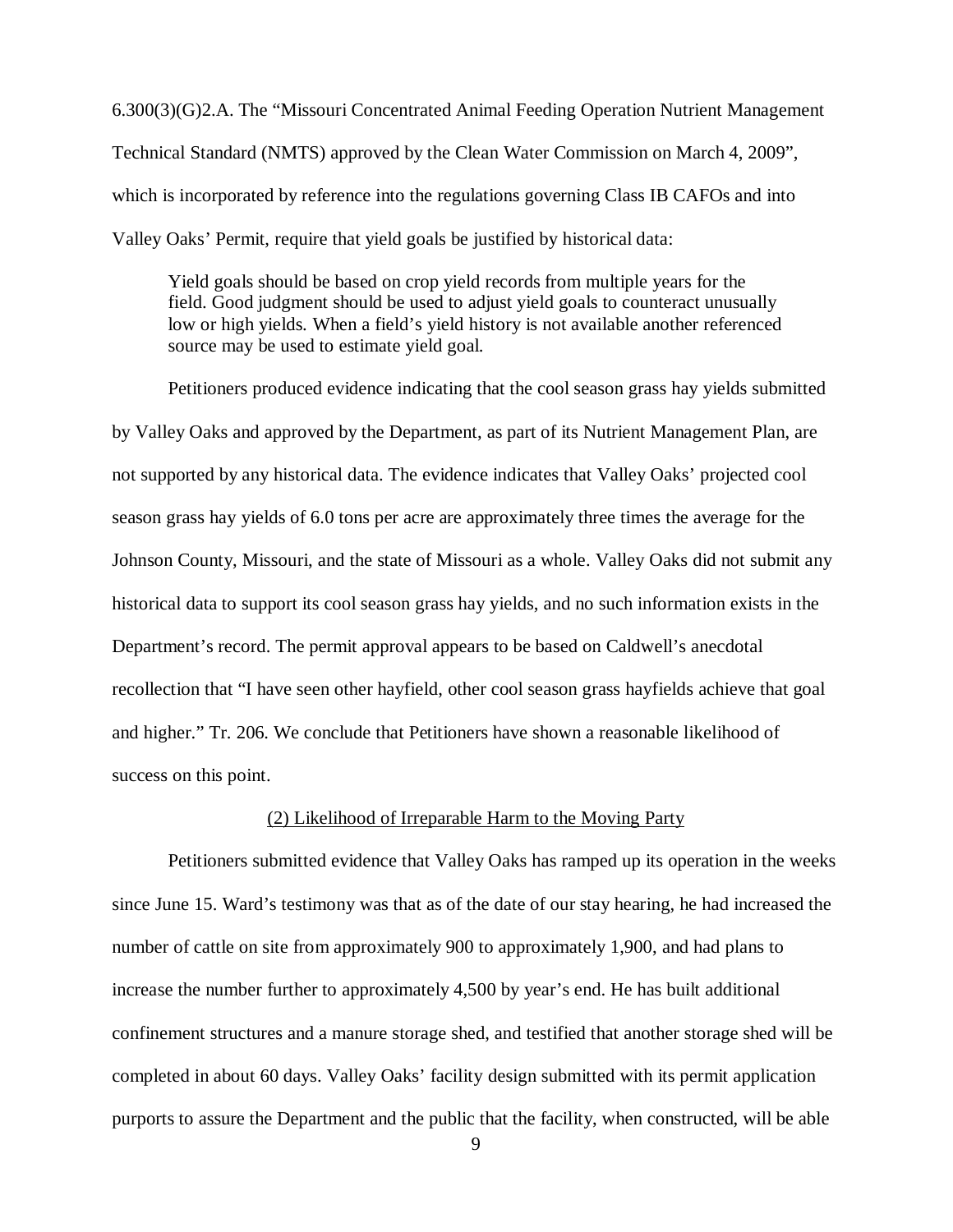to accommodate up to 6,999 beef cattle with no discharge of waste into the waters of the state. Further, the design purports to assure the Department and the public that it can store more than 180 days' (111,134 tons) of waste. But neither the permit application nor any evidence adduced at the hearing suggest that any particular lesser phase of completion will accommodate any particular lesser number of animals. In briefing, Valley Oaks has supplied calculations to demonstrate that if it constructs the additional storage shed by September 9, 2018, there will be adequate waste storage for the number of animals it plans to bring onto the site by the deadline for this Commission's recommended decision. This does not change the fact that Valley Oaks is not permitted for a partially completed facility. And its plans for additional construction and additional animals are subject to change at the whim of Ward, a developer who has no experience operating a CAFO. An unnamed tributary runs through the facility to carry animal waste off the property into the watershed. Valley Oaks' *ad hoc* approach to running a CAFO without any significant regard for the plans it submitted to the Department only increases the risk of manure reaching the waters of the state. We conclude Petitioners have shown a significant potential for irreparable harm.

# (C) Prospect of Harm to Others

About \$20 million has been invested in the CAFO to date. An additional \$10 million is needed to complete the remaining two CAFO buildings. Valley Oaks has taken on a loan from FCS Financial for this construction. Additionally, Valley Oaks has entered into a \$55 million, five-year contract with Scavuzzo's Food Delivery Service in Kansas. If a stay is issued, costs for debt service and utilities, will not cease, and Valley Oaks may incur additional costs for depopulating the CAFO, and 47 employees may be laid off. Ward speculated that Valley Oaks may go bankrupt. The purpose of a stay of the action of an administrative agency is to preserve the *status quo*. In this case, a stay would temporarily return Valley Oaks to an unpermitted